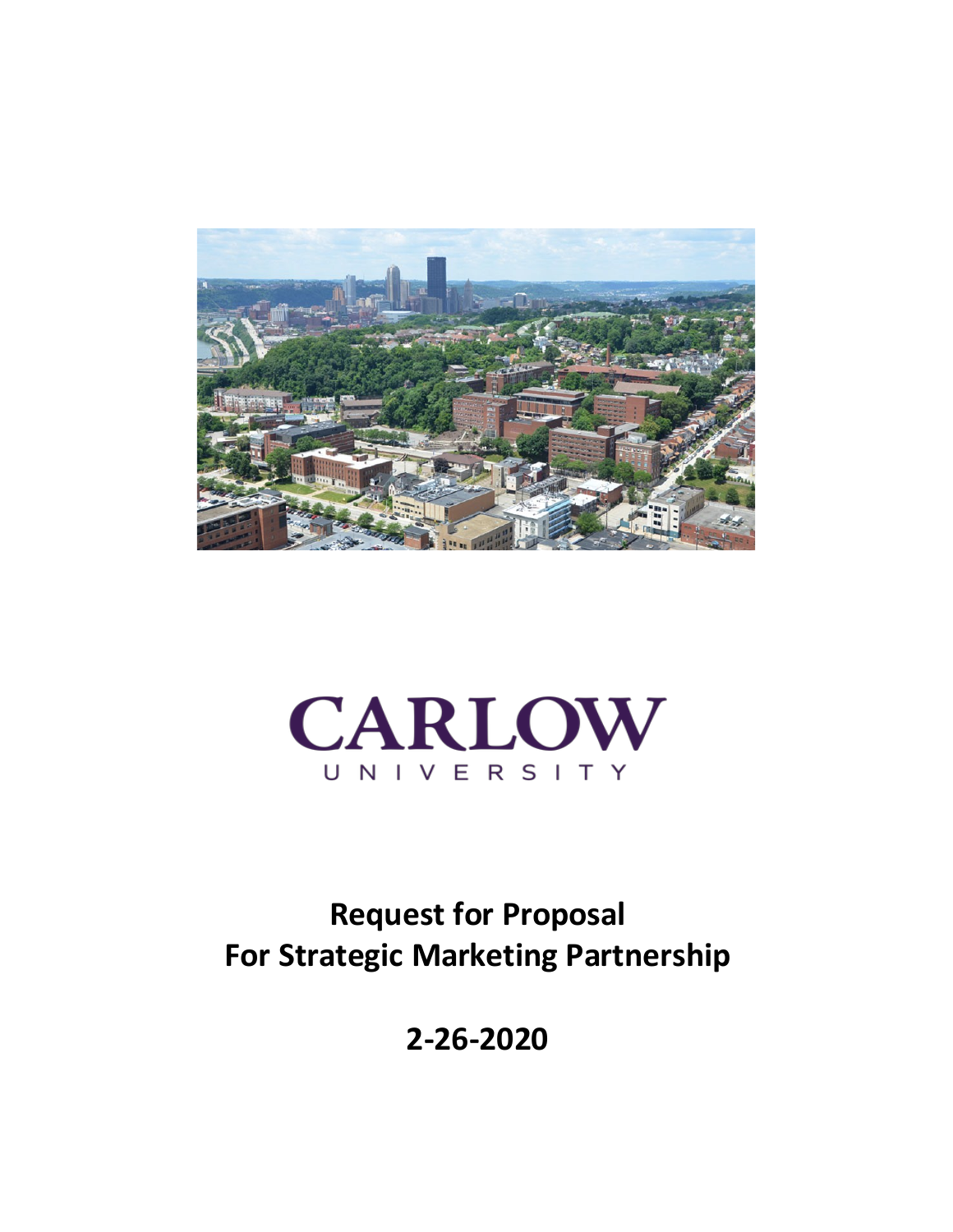## **TABLE OF CONTENTS**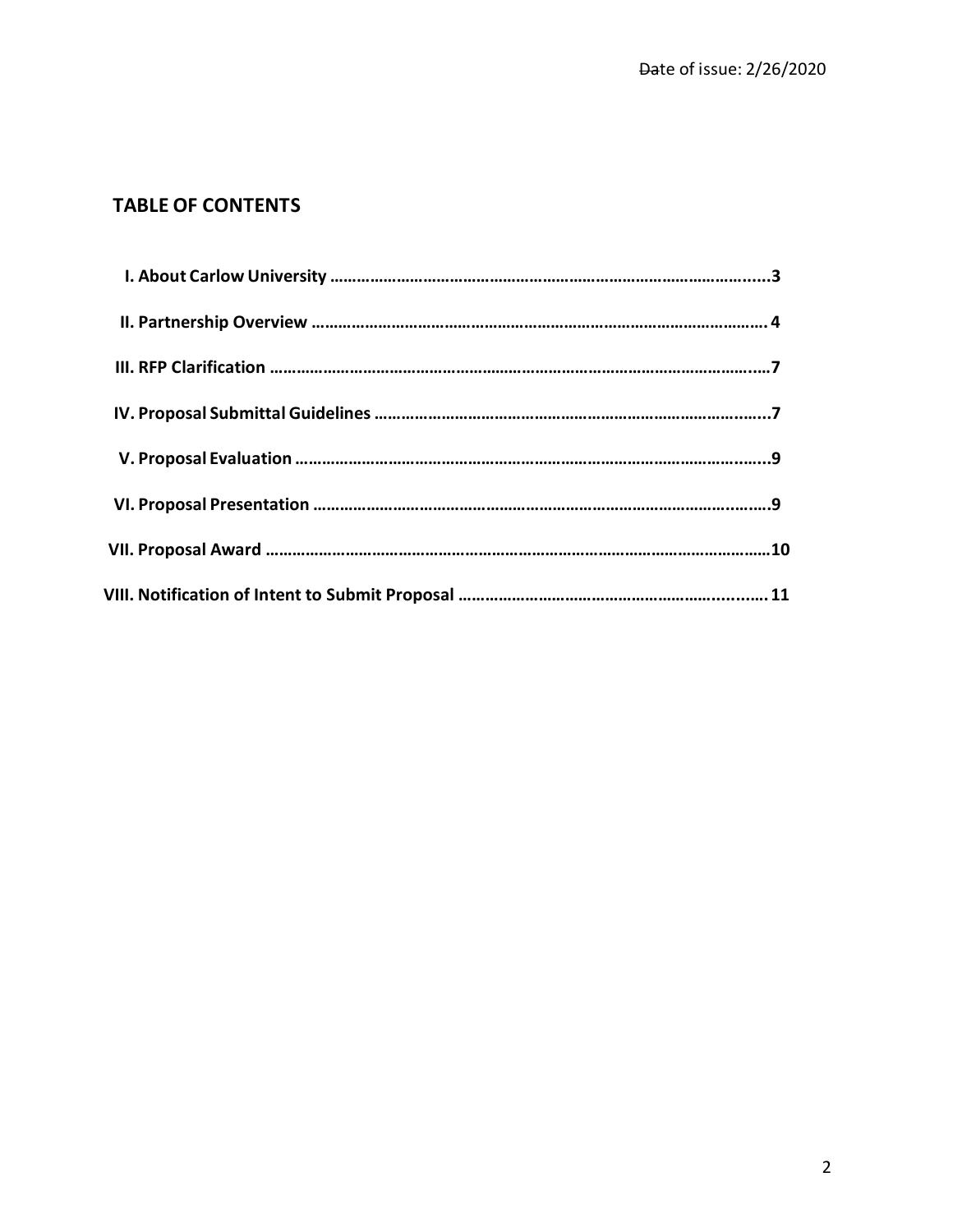#### **I. About Carlow University**

#### **Mission**

Carlow University, rooted in its Catholic identity and embodying the heritage and values of the Sisters of Mercy, offers transformational educational opportunities for a diverse community of learners and empowers them to excel in their chosen work as compassionate, responsible leaders in the creation of a just and merciful world.

#### **Overview of the University**

Carlow University is a small, private, Catholic coeducational university. Founded by the Sisters of Mercy, the University has a strong commitment to social justice, academic excellence, and student success. It has more than 40 undergraduate and 35 graduate and certificate programs. Within six months of graduation, 97 percent of its graduates are employed or enrolled in an advanced degree program. Located in the heart of Pittsburgh's innovation district, it boasts a 12:1 undergraduate student-to-faculty ratio and experiential learning opportunities and internships through regional partnerships. Popular degrees include nursing, education, art, social work, and psychology. Carlow provides transformational learning experiences that empower graduates to become forwardthinking, ethical leaders who give back and make a difference in the world.

Carlow's 13 athletic teams are known as the Celtics, a reflection of the university's Irish heritage and roots.

#### **Address**

3333 Fifth Avenue Pittsburgh, PA 15213

**Website** www.carlow.edu

**Phone** 412-578-6000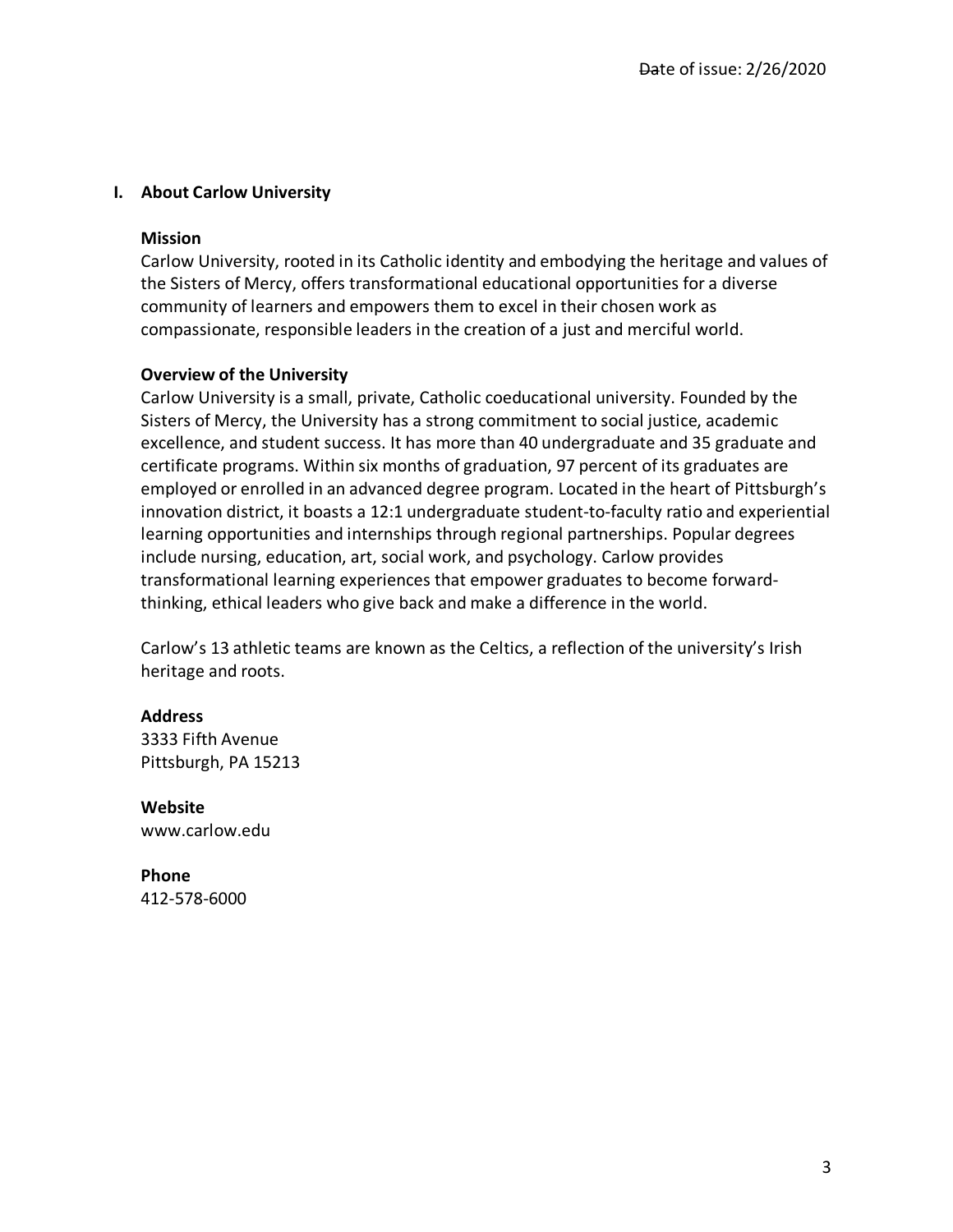#### **II. Partnership Overview**

Carlow University is in need of a new strategic marketing partner to assist with building our recruitment funnels for Traditional, Adult (Post-Traditional), and Graduate Students. Carlow is seeking a partner to provide marketing services to increase brand awareness, application submission, and enrollment growth.

## **A. Background**

Carlow University has made a commitment to accelerate our adult and graduate growth while looking to stabilize our traditional student enrollment. The University is laser focused on supporting the needs of the future 2025 student. In order to accomplish this, we will need to execute a comprehensive enrollment and marketing plan to accelerate growth. We are also seeking to invest in oursignature programs while exploring new programs that align with mission and regional needs.

Carlow University is currently building a new website set to launch in the Fall of 2020.

## **B. Strategic Marketing Partnership Expectations**

Carlow is seeking a partner that meets all of the following expectations:

- 1. Brand
	- a. Understand Carlow's background, mission, vision, values and brand.
	- b. Research and provide insight into Carlow's brand awareness and reputation.
	- c. Support the scaling of Carlow's branding, positioning strategy, narrative, and tagline while adhering to current visual brand identities.
- 2. Marketing
	- a. Understand student demand and the competitive market in order to drive continuous extensive market research and program strategy founded in best practices of higher education.
	- b. Define our different audiences and develop a targeted approach to engage them. Our audiences include traditional, adult (post-traditional), and graduate students as well as parents and other key influencers.
	- c. Recommend and implement solutions to assist the university in achieving enrollment goals and increasing student footprint beyond the region.
	- d. Develop strategic campaigns to elevate signature programs while understanding seasonality of the programs and target audience to ensure campaign effectiveness.
- 3. Partner Services
	- a. Provide all services in-house resulting in effective communication, consistent service, and accurate pricing.
	- b. Execute a multi-channel marketing campaign containing traditional and technological efforts that may include but is not limited to website, paid search, print, email marketing, social media, video, radio, retargeting digital and text.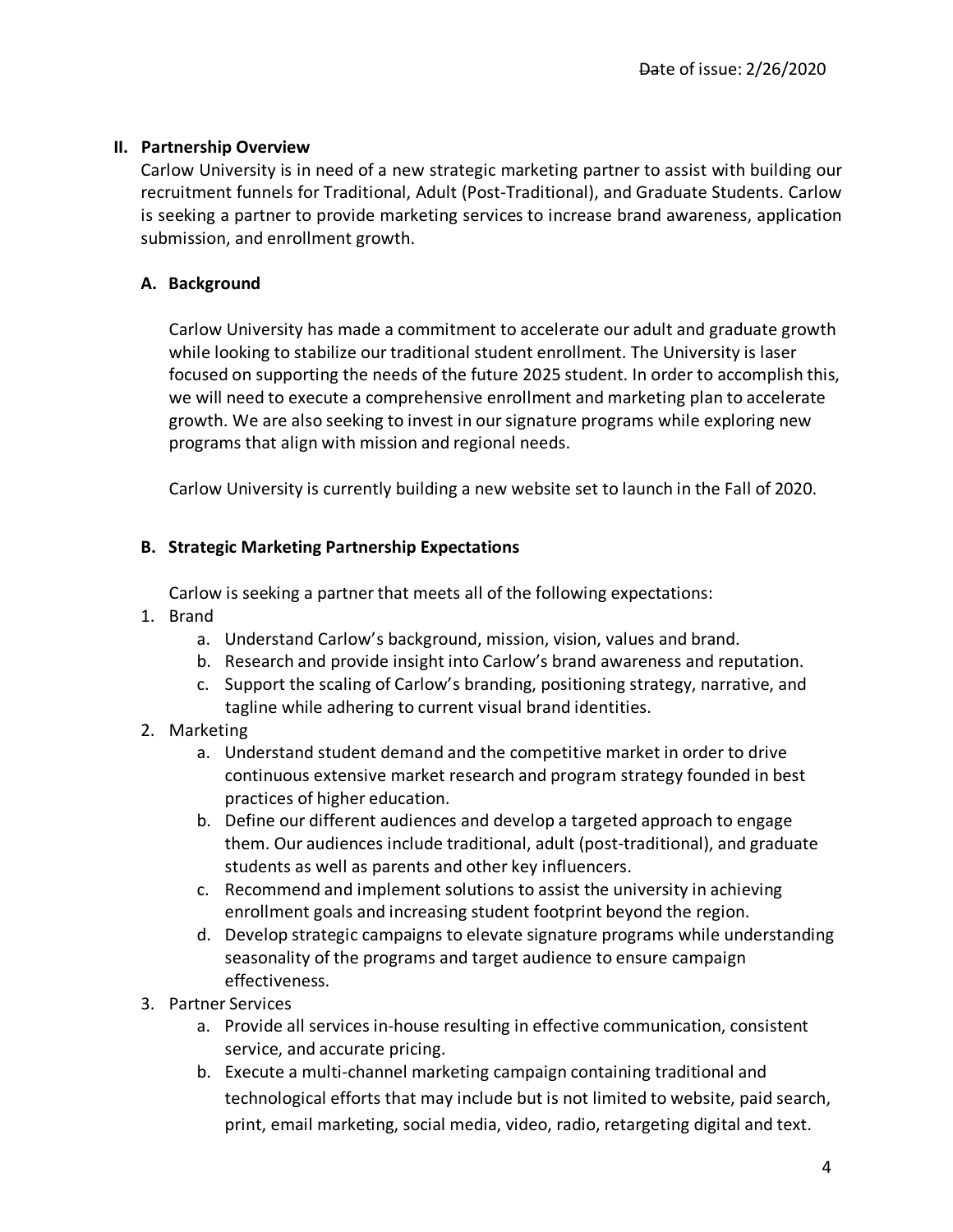- c. Research and provide to Carlow keywords to be used in marketing campaigns and on our website.
- d. Understand the inclusion and utilization of Carlow's website throughout implemented marketing campaigns.
- e. Drive strategy with key KPIs and ROI measurement using reliable tracking tools and/or Carlow's Google Analytics.
- f. Share and report consistent data transparently by using Carlow accounts, or allowing Carlow to access the chosen tracking tool or analytics at any time.
- g. All deliverable subject to WCAG 2.1 AA standards, meet and/or exceed those standards.
- h. Provide cookie and privacy policy guidance and support.
- i. Understand and able to integrate with Technolutions Slate (Carlow's CRM).
- j. Provide detailed monthly invoices outlining the month's work completed.
- C. Client Performance

Please provide the following information to illustrate your relationship and services provided to your existing clients:

- 1. Case Studies: Provide at least two case studies that showcase the performance of your clients. Case studies of small, regional institutions similar to Carlow are highly preferred. For each, provide detailed information that may include the following:
	- a. History of the relationship (length to date; per contract)
	- b. Enrollment & revenue growth (by year, by program)
	- c. Key marketing elements– market analysis, online vs offline marketing, lead generation and conversion data.
	- d. Other qualitative outcomes/benefits that the university has received as a result of the partnership
	- e. Across all clients what are the average campaign response rates, increase in applicants, and increase in enrollment during first year of partnership.
- 2. References: Please provide the following client references.
	- a. Contact information for three to five institutions of higher education your organization currently works and a brief summary of the scope of work. (references from small, regional institutions similar to Carlow are preferred)

## **D. Vision for Carlow**

Please provide a clear and unique vision for Carlow over the course of the partnership with your organization. Your vision may include the following specific details:

1. Why are you interested in working with Carlow?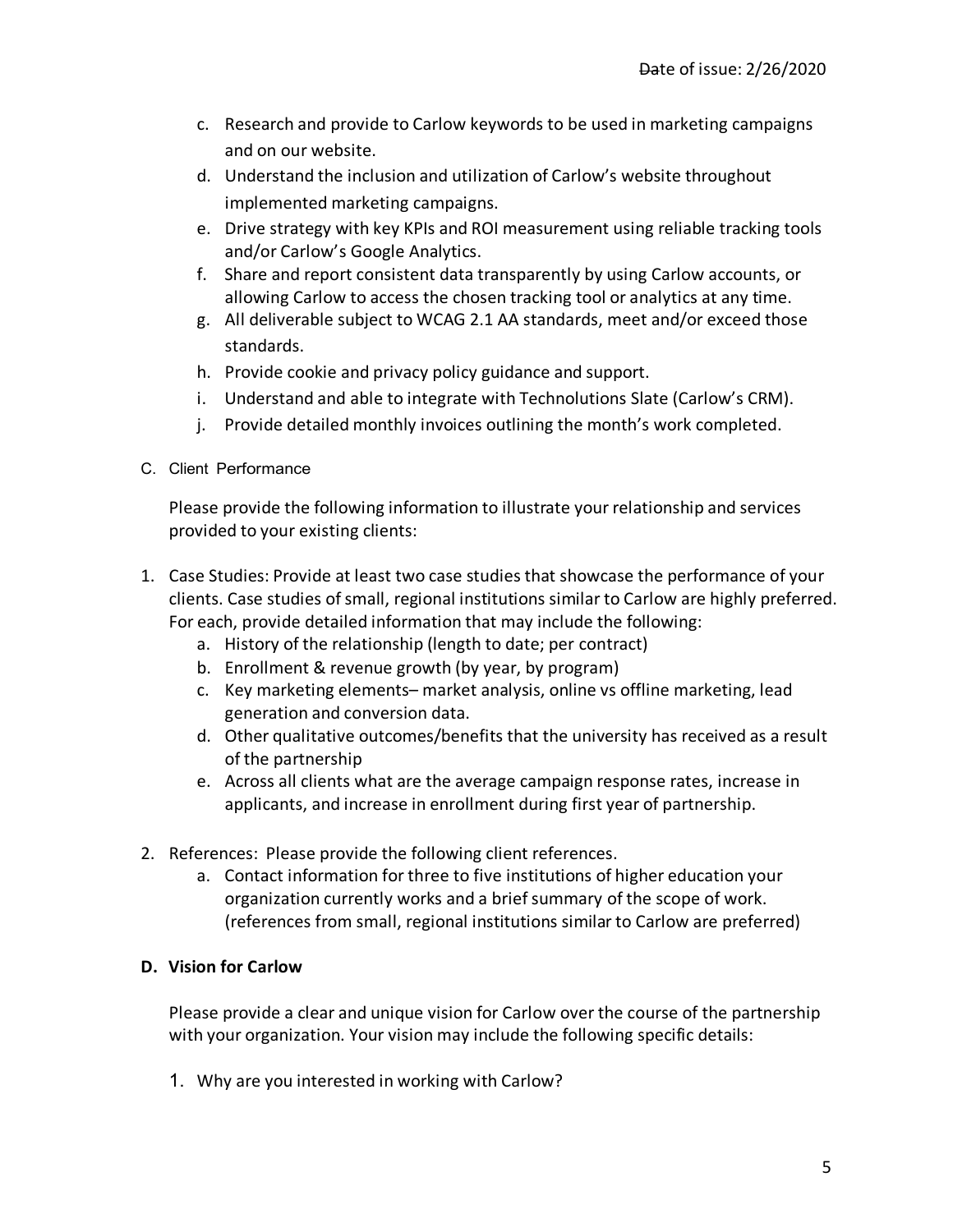- 2. What are, or could be, Carlow's key competitive advantages and differentiators in the market?
- 3. Initial thoughts on the Carlow brand today, and how it might evolve in this partnership.
- 4. Describe the ROI this partnership will generate for Carlow.

## **E. Timeline**

1. Selection of vendor

| <b>Milestones</b>                       | <b>Dates</b>        |
|-----------------------------------------|---------------------|
| <b>Release of RFP</b>                   | 2/26/2020           |
| RFP Responses due by 5 p.m. EST         | 3/13/2020           |
| Notification of 3 finalists             | 3/23/2020-3/27/2020 |
| <b>Presentation/Finalist Interviews</b> | 3/30/2020-4/15/2020 |
| Selection and Notification              | 5/1/2020            |

2. Partnership begins: July 1, 2020

#### **F. Key Carlow University Personnel**

| <b>Name</b>          | <b>Position</b>                                        |
|----------------------|--------------------------------------------------------|
| <b>Mollie Cecere</b> | Vice President for Enrollment Management and Marketing |
| <b>Sarah Norris</b>  | Social Media Manager                                   |
| <b>Beth Fazzini</b>  | Senior Director of Marketing and Brand Management      |
| <b>April Gratton</b> | <b>Web Content Manager</b>                             |
| <b>Heather Farah</b> | <b>Procurement Specialist</b>                          |

#### **G. Budget**

\$350,000- \$500,000 per year (includes advertising spend) Anticipated 3-year engagement

#### **H. Notification of Intent to Submit Proposal**

Respondents who plan to submit a proposal must submit the Notification of Intent to Submit Proposal form on page 11 to procurement@carlow.edu no later than **March 6, 2020 by 5 p.m. EST**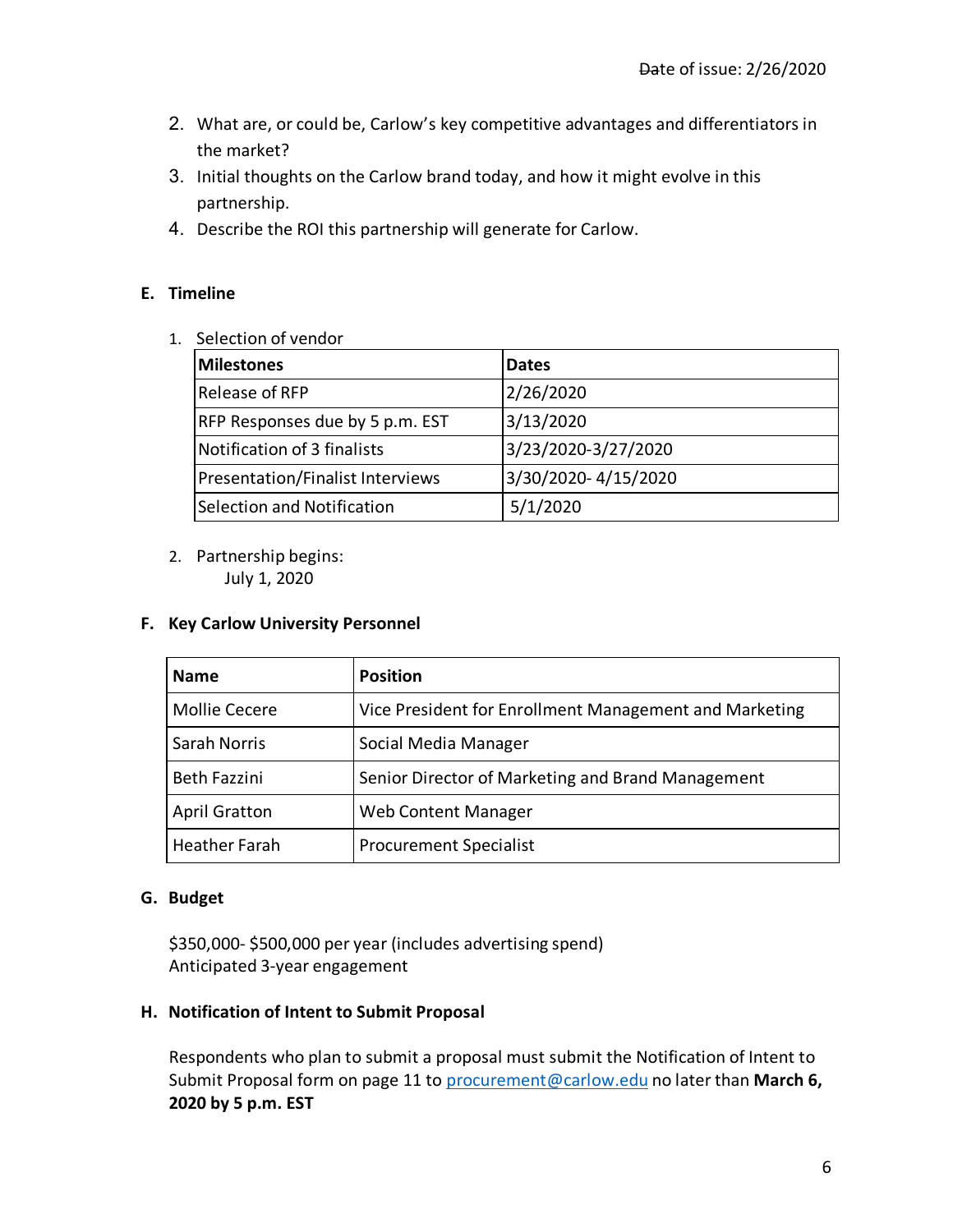#### **III. RFP Clarification**

Respondents may request an explanation of the intent or content of this RFP and clarification of procedures used for this procurement. No interpretations made to any respondent as to the meaning of the RFP shall be binding on the University unless repeated in writing or distributed as an addendum by the University's Procurement Office.

Email questions must be directed to sanorris@carlow.edu such requests must be received no later than **March 3, 2020 by 5 p.m. EST.**

Failure of the respondent to make appropriate inquiries, evaluate any special conditions, or verify requirements of this RFP shall not relieve the vendor of responsibility for fulfilling the contract in accordance with this RFP.

Oral communication with any University employee, unit, department, or organization concerning this RFP is not binding on the University and shall in no way modify the RFP or the obligation of the University or vendor.

## **A. Addenda to the RFP**

In the event that it becomes necessary to revise any part of this RFP, Carlow's Procurement Office will provide addenda in writing to all respondents who submitted a Notification of Intent to Submit Proposal form (page 11).

## **IV. Proposal Submittal Guidelines**

## **A. Proposalsubmission deadline**

Respondents are asked to submit their proposal no later than **5:00 p.m. EST on Friday, March 13** via email to procurement@carlow.edu with the subject line: Strategic Marketing Partnership for Carlow University.

## **B. Acceptance of proposals**

The University reserves the right in awarding the contract to consider the competency, responsibility, and suitability of the respondent, as well as the services to be provided. The University further reserves the right to accept or reject any or all proposals, to waive any irregularities or informalities, and to award the contract in the best interest of the University. Neither the University nor any agent thereof on behalf of the University will be obligated in any way by any respondent's response to this RFP.

The University also reserves the right to allow a respondent to correct a defect in its Bid provided that the correction of the defect does not alter the amount of the Bid or the scope of work required under the Bid.

Discussions may be held with respondents to promote understanding of the RFP requirements and to answer questions about the oral presentations.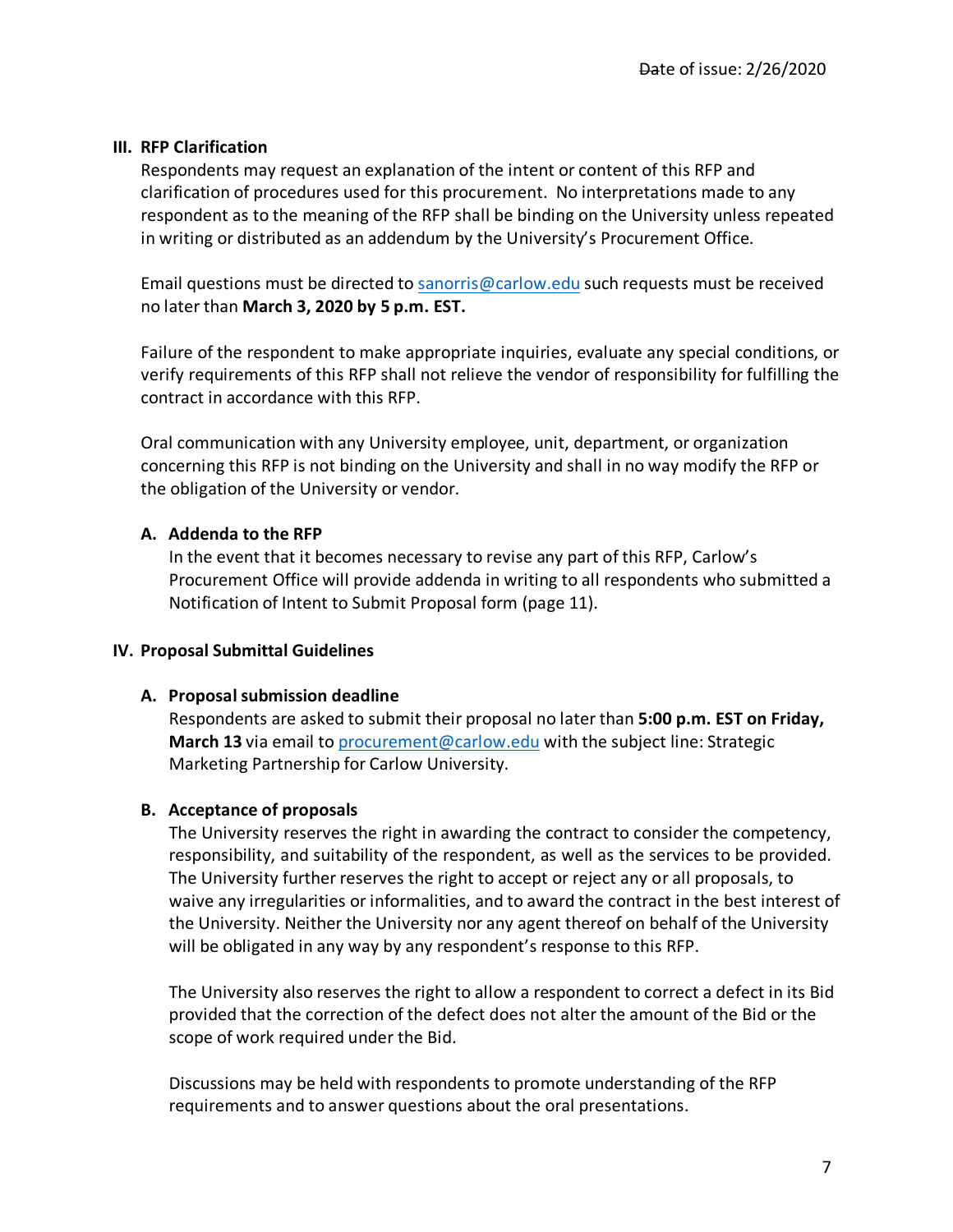## **C. Proposalsubmission**

Any term or condition stated in this RFP document shall be considered accepted by the respondent unless specifically objected to by the respondent. The University may accept or reject respondent's alternative terms to this RFP. A proposal may be rejected if it is incomplete or conditional.

To receive consideration, proposals shall be made in agreement with the instructions as stated in this RFP.

## **D. Preparation**

Proposals should provide a straightforward, concise description of the respondent's capabilities to satisfy the requirements of the RFP. Emphasis should be on completeness and clarity of content.

## **E. Incurred cost**

The University is not liable for any costs incurred by the respondent in the preparation and presentation of the proposals.

## **F. Proposal Format**

- 1. Requirements
	- a. Be clear and concise
	- b. Use a table of contents for ease in finding necessary information
	- c. PDF of a Word document
	- d. Contain the following:

## 2. Title page

- a. Include a title page with signatures of the person or persons required and authorized to legally bind the respondent to the proposal
- b. Specifically state that the respondent shall complete all services set forth in the proposal within the proposed time limits to the satisfaction of the University.
- 3. Cover letter
	- The cover letter page shall be on company letterhead and shall contain:
	- a. Name and working address of respondent
	- b. Name and contact information of the primary company representative to be contacted in reference to the proposal
	- c. Date of submission
	- d. Brief introduction of the respondent
	- e. Brief explanation of why the company is a good fit for Carlow University, acknowledging its mission and audience
	- f. Any terms or conditions of this RFP to which the respondent objects and/or does not accept along with any alternatives or further explanation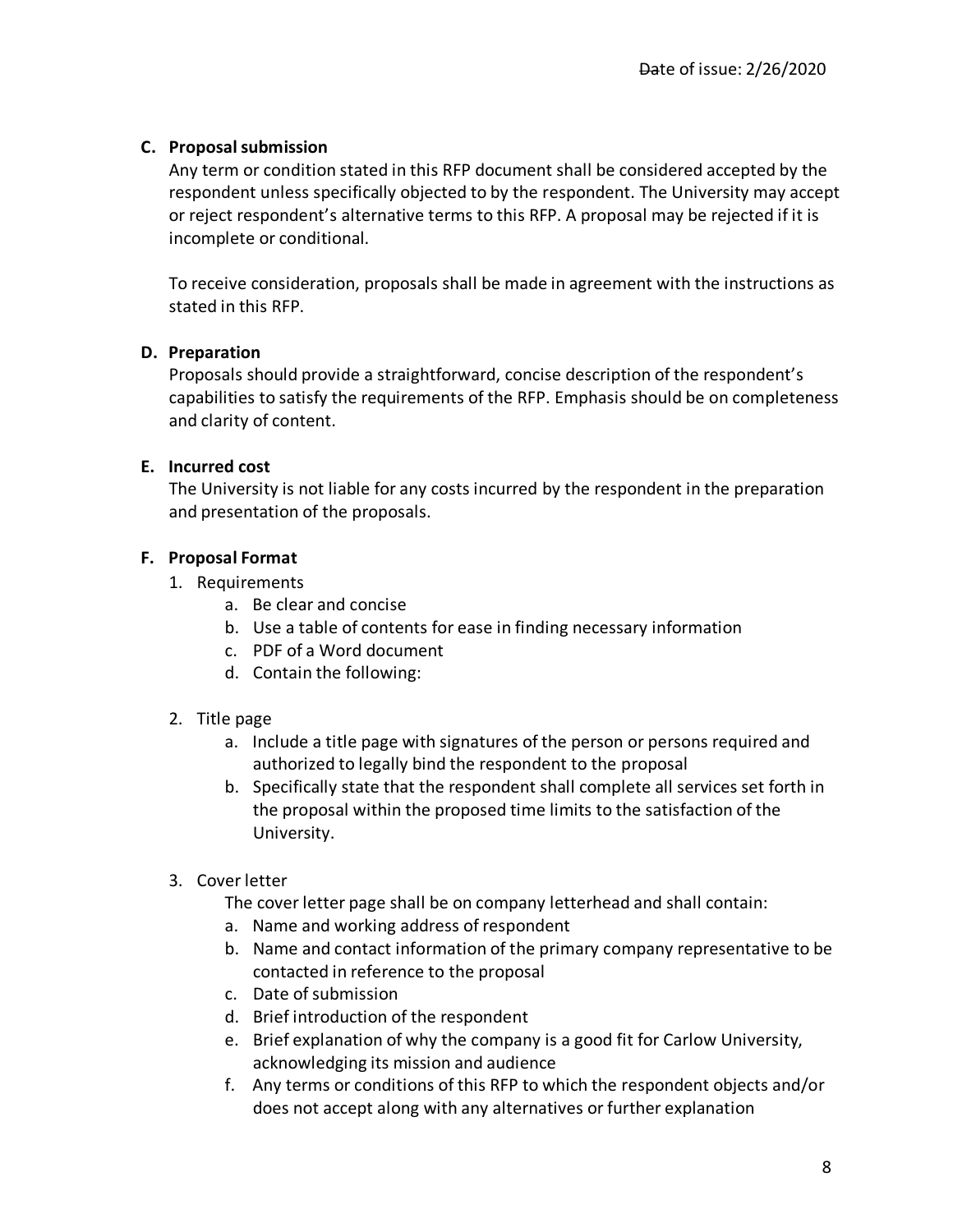- 4. Designated project personnel
	- The proposal must contain a detailed list of designated project personnel:
	- a. Clearly identified respondent liaison/team supervisor
	- b. Entire team who will be completing the work identified in this proposal
	- c. Each team member's name, title/position and role as it correlates to this RFP
- 5. Itemized scope of work

The proposal must contain an itemized scope of work containing:

- a. A detailed list of all services to be provided with succinct explanations
- b. Projected time to complete each service
- c. Projected cost of each service
- 6. Timeline
	- The proposal must contain:
	- a. Clearly defined and concise timeline
	- b. Communication schedule
- 7. Campaign samples produced by vendor

The proposal must contain:

a. at least two campaign samples the respondent has created to show their qualification in completing this RFP.

## **V. Proposal Evaluation**

#### **A. Proposal Criteria**

If all criteria below are met, the proposal has met the minimum requirements to be reviewed and evaluated.

- 1. Proposals must meet the following criteria in order to be considered:
	- a. Submission by the deadline
	- b. Total cost within the budget range
	- c. Project personnel clearly designated
	- d. Detailed, itemized scope of work
	- e. Detailed timeline for completion of the project

#### **B. Evaluation Criteria**

All qualifying proposals will be evaluated by the Strategic Marketing Selection Committee utilizing a rubric system with additional consideration given to qualitative, subjective criteria. The committee will evaluate each proposal based on the factors set forth in this RFP.

- 1. Criteria
	- a. Minimum criteria as noted above
	- b. Cost effectiveness and value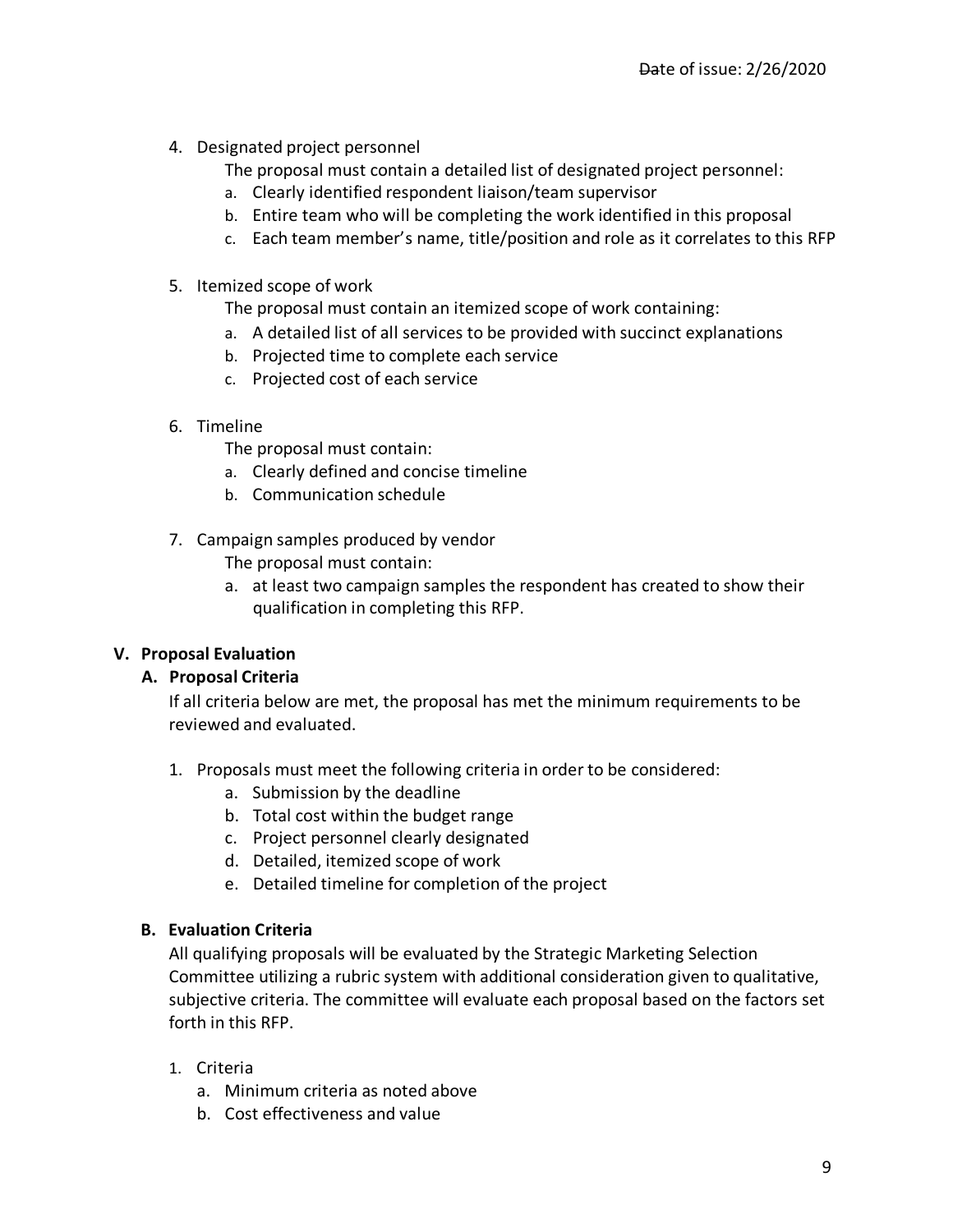- c. Clear understanding of the project and partnership goals
	- c. Innovative approach or methodology to successfully meet project's goals
	- d. Necessary qualifications, experience and resources to undertake the project
	- e. Sufficient training resources and personnel dedicated to the project
	- f. Accessibility and compliance knowledge and efficiency
	- g. Organized and written clearly in layman's terms, free of technical jargon

#### **VI. Proposal Presentation**

The Marketing Partnership Selection Committee will select 3 finalists who will be asked to present their proposal on campus to the committee and a select group of internal stakeholders.

Once selected, additional information will be provided.

#### **VII.Proposal Award**

The University reserves the right to cancel the selection process or the negotiations when a selection is made or at any time prior to entering into a formal written agreement with the vendor.

The University intends to execute a contract with the vendor submitting the proposal which the University determines to best meet the University's requirements. The University will be the sole judge of the acceptance of any and all proposals.

In awarding the contract, the University may take the following into consideration: the references, experience, responsibility, reputation, and the ability of the vendor to provide an advantageous time schedule for providing service. The inability of any respondent to meet the requirements may be cause for rejection of the proposal. The University reserves the right to entertain post-submittal feedback.

After selection approval by the Marketing Partnership Selection Committee, the Procurement Office will generate an agreement to be prepared forsignatures by both parties. The decision of the award will be communicated in writing to all respondents and is final.

The University reserves the right to approach any respondent with a "best and final" offer. One or more respondents may be provided an opportunity to submit a "best and final" offer.